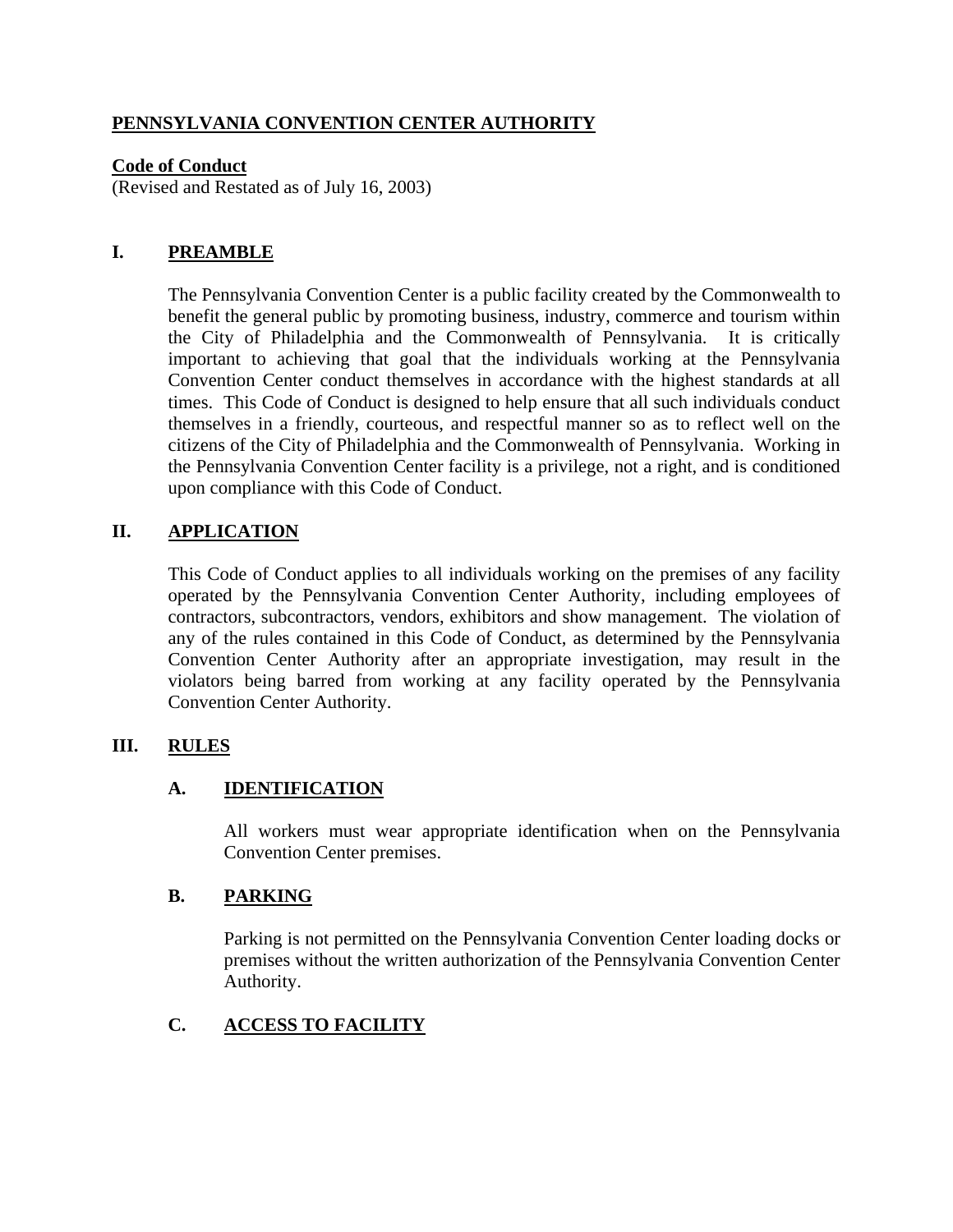- 1. Access to Pennsylvania Convention Center facilities is a privilege which may be withdrawn from any individual who violates any provision of this Code of Conduct.
- 2. All workers must use only the entrances and exits designated for their use by the Pennsylvania Convention Center Authority.
- 3. No workers are permitted in any area of the Pennsylvania Convention Center other than their designated work area at any time during their call. Access to areas other than designated work areas is prohibited. At the completion of a call, all workers must promptly sign out and leave the premises.

# **D. SOLICITATION OF TIPS, GRATUITIES AND WORK**

- 1. No one may solicit or accept tips, loans, gifts, gratuities, favors, passes, tickets, admission to any event or entertainment or any other item of value from any of the Pennsylvania Convention Center's prospective or actual customers, guests, exhibitors, licensees, clients, contractors, or suppliers of services or goods.
- 2. No threat, pressure or coercion may be used by any person where the object is to influence any of the Pennsylvania Convention Center's customers, users, licensees, exhibitors, clients, contractors, suppliers or attendees to use any particular vendors, products or services.

# **E. ACCESS TO EVENTS**

No one may use their identification badge or uniform as a means of admission into any event at the Pennsylvania Convention Center, unless that person is assigned to work there at the time admission is sought. No person may stay after the completion of their working time or assignment to attend an event. No person may attend an event during their working hours.

# **F. ALCOHOLIC BEVERAGES AND DRUGS**

- 1. The sale, possession, use of or reporting to work under the influence of alcoholic beverages and/or illegal drugs by workers during their call on Pennsylvania Convention Center premises is strictly prohibited.
- 2. All individuals working on the premises of the Pennsylvania Convention Center are subject to drug and alcohol testing in accordance with the drug and alcohol policy of the Pennsylvania Convention Center Authority as may be adopted.

# **G. SOLICITATION**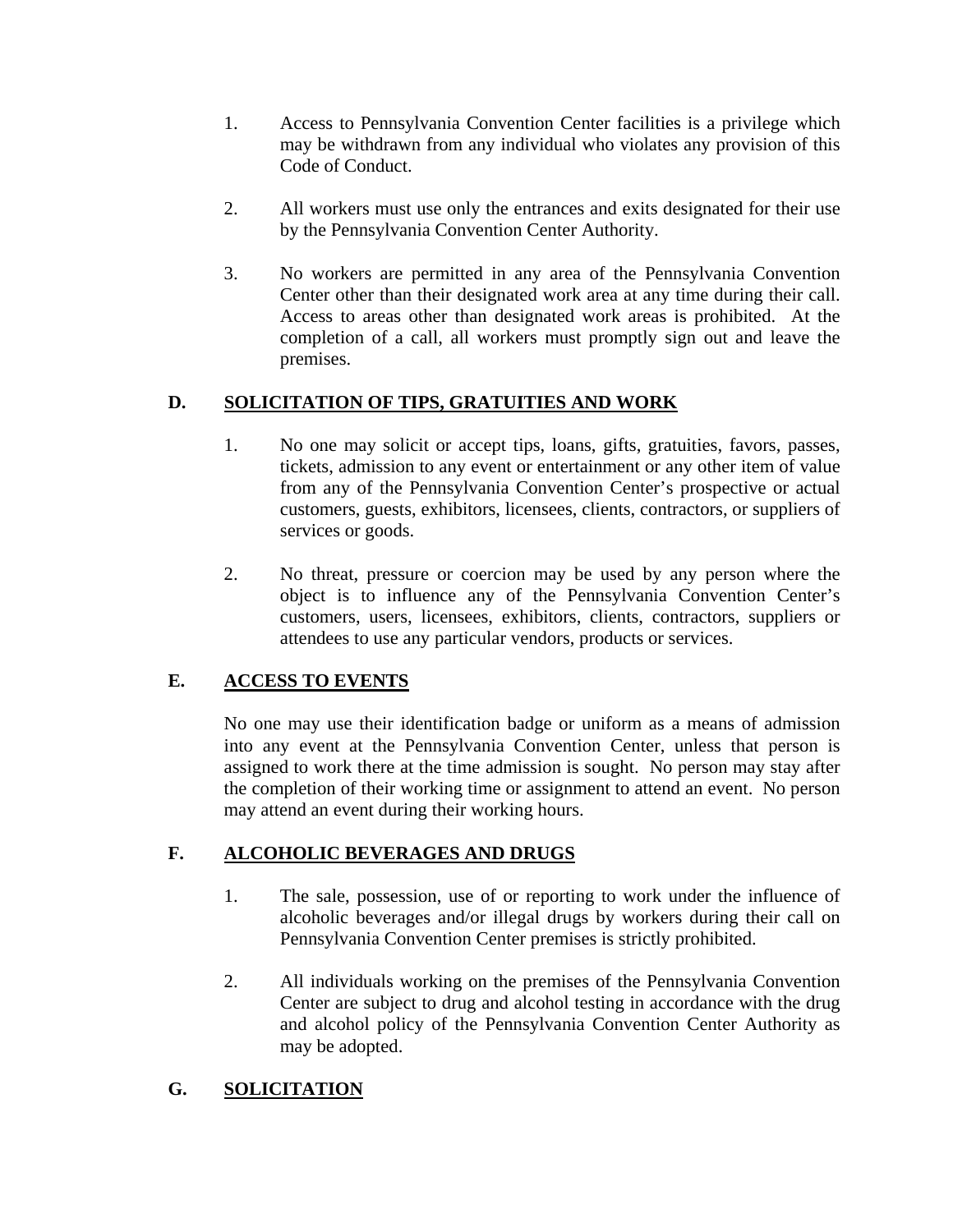No one may solicit, sell or conduct any business on Pennsylvania Convention Center premises, unless specifically authorized to do so by the Pennsylvania Convention Center Authority.

#### **H. POSTING OF NOTICES**

The posting of any notices, signs or advertisements on Pennsylvania Convention Center property is prohibited unless approved by the Pennsylvania Convention Center Authority.

#### **I. THEFT OR REMOVAL OF PROPERTY**

No worker may have unauthorized possession of, purchase or remove any property from a Pennsylvania Convention Center facility, except when registered as an attendee or attending as a ticketed guest. All discarded or abandoned material at the conclusion of an event shall be the property of the Pennsylvania Convention Center.

# **J. NO SMOKING POLICY**

Smoking is not permitted in any interior portion of the Pennsylvania Convention Center. Smoking is permitted only outside, on the ramps to Hall A and Hall C.

No one smoking on the exterior premises of the Pennsylvania Convention Center may block any entrance or exit of the Pennsylvania Convention Center.

#### **K. FIGHTING/HORSEPLAY**

Disorderly conduct, including horseplay, roughhousing, fighting, threats, abusive language or shoving by any individual working on the Pennsylvania Convention Center premises is prohibited.

#### **L. DRESS CODE**

Because of the public nature of the work environment at the Pennsylvania Convention Center, everyone subject to this Code of Conduct shall be properly attired for work. Any clothing bearing vulgar or offensive symbols, pictures, signs or language is prohibited. Individuals violating this provision of the Code of Conduct shall be removed from the Pennsylvania Convention Center's premises.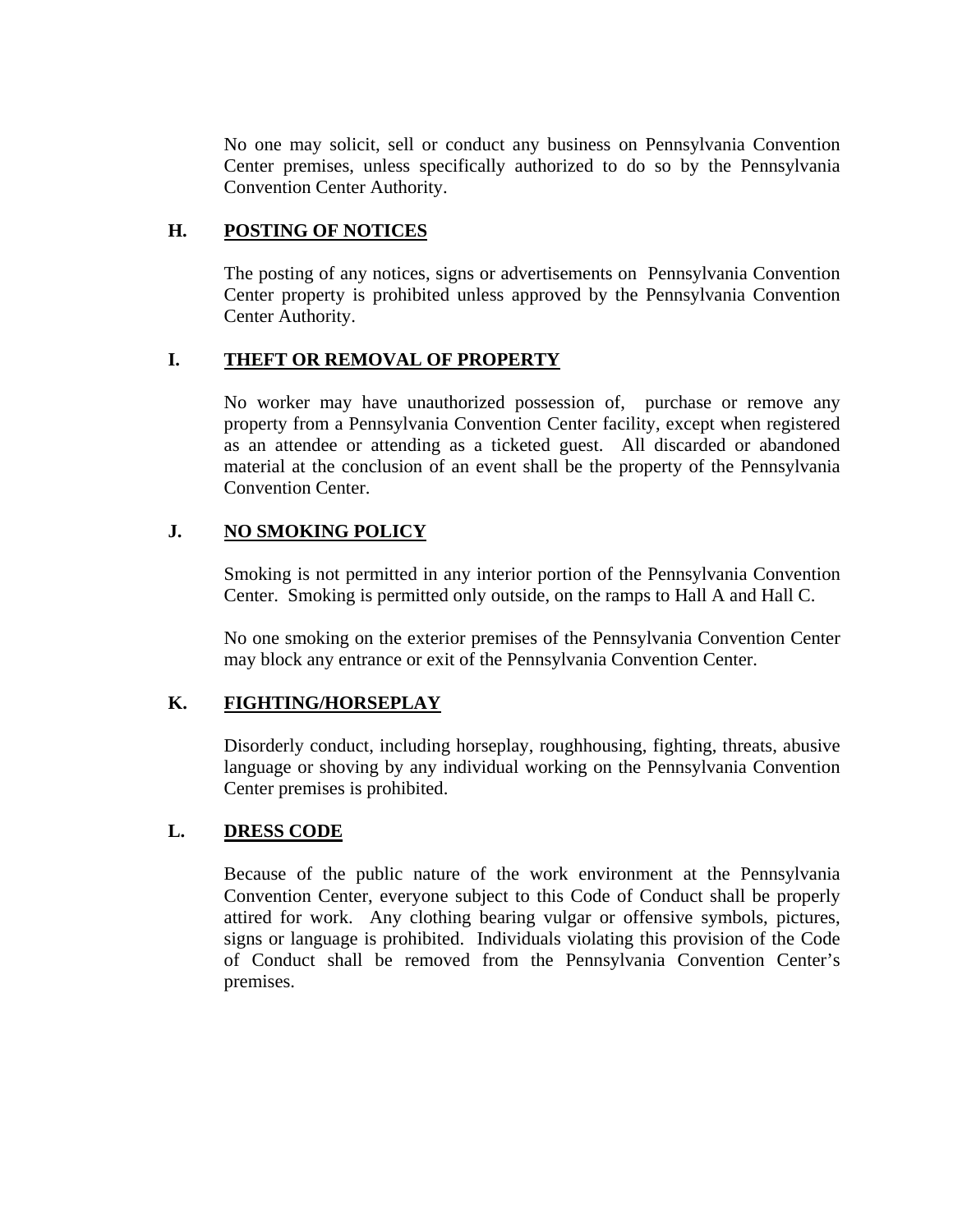### **M. IMPROPER TREATMENT OF EXHIBITORS, SHOW MANAGEMENT, WORKERS, PENNSYLVANIA CONVENTION CENTER EMPLOYEES OR ATTENDEES**

- . 1. Individuals working at any Pennsylvania Convention Center facility must conduct themselves in a friendly, respectful and courteous manner when dealing with any workers, show management, contractors, exhibitors, Pennsylvania Convention Center employees and visitors to the Pennsylvania Convention Center.
- 2. No individual working at any Pennsylvania Convention Center facility shall attempt to intimidate or harass, either verbally or physically, any workers, any member of Show Management, any Contractor, Pennsylvania Convention Center employee or any exhibitor or attendee. This specifically prohibits verbal or physical threats or abuse of another individual, including but not limited to the congregation of one or more individuals in an area to create a show of force.

#### **N. WEAPONS PROHIBITED**

No weapons of any kind are permitted on Pennsylvania Convention Center property.

### **O. REPORTS TO PENNSYLVANIA CONVENTION CENTER AUTHORITY**

Every individual working at the Pennsylvania Convention Center is expected to report to a Pennsylvania Convention Center representative:

- 1. Damage to any property or equipment.
- 2. Theft or unauthorized possession of any property or equipment.
- 3. Any unsafe condition or activity, such as ice on the sidewalks, oil on the floor, etc.
	- 4. Any unsafe condition or activity involving shows or the public attending events, such as emergency exits being blocked or crowd control problems.
	- 5. Any emergency, such as fire or medical emergency.
	- 6. Any and all accidents involving physical damage to the building or equipment.
	- 7. Any accident involving injury to any individual.